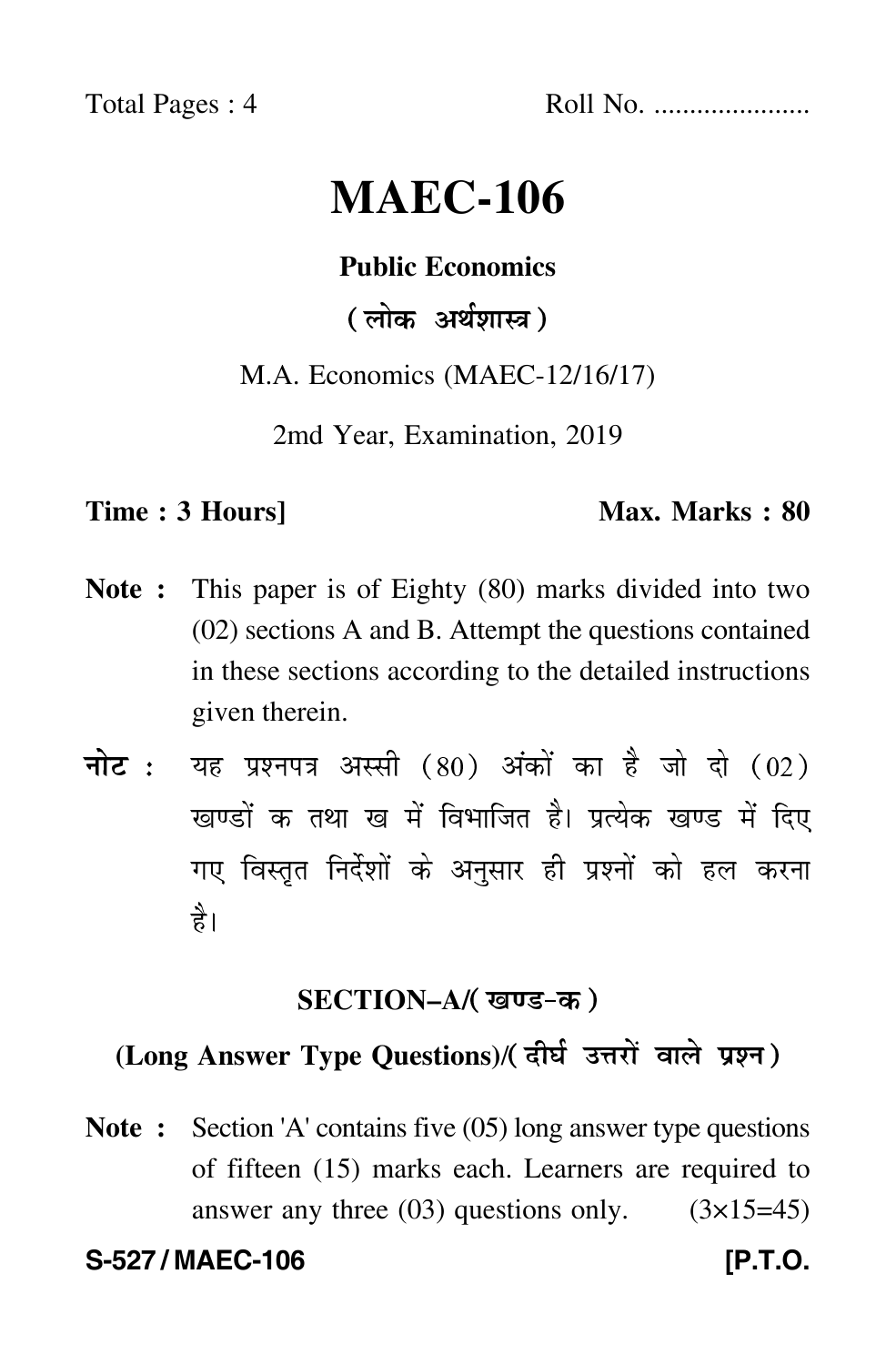- नोट : खण्ड 'क' में पाँच (05) दीर्घ उत्तरों वाले प्रश्न दिये गये हैं. प्रत्येक प्रश्न के लिए पन्द्रह (15) अंक निर्धारित हैं। शिक्षार्थियों को इनमें से केवल तीन (03) प्रश्नों के उत्तर देने हैं।
- 1. Define Public Finance Economics and discuss its nature and scope.

लोक वित्त अर्थशास्त्र की परिभाषा दीजिए तथा इसके प्रकृति और क्षेत्र की व्याख्या कीजिए।

- $2.$ Discuss the importance of Peacock-Wiseman theory in the explanation of growth of Public Expenditure. लोकक्ति व्यय में वद्धि की व्याख्या करने में पीकॉक-वाइजमैन अवधारण (सिद्धान्त) के महत्त्व की विवेचन कीजिए।
- **3.** Discuss the various principles of Taxation. Is the Indian tax system based on these principles ?

करारोपण के विभिन्न सिद्धान्तों की व्याख्या कोजिए। क्या भारतीय कर व्यवस्था इन विभिन्न सिद्धान्तों पर आधारित है?

What is Public debt? Briefly explain the various methods  $\mathbf{4}$ of public debt redemption.

लोक ऋण क्या है? लोक ऋण भगतान के विभिन्न तरीकों को विस्तार से समझाइए।

#### S-527/MAEC-106  $121$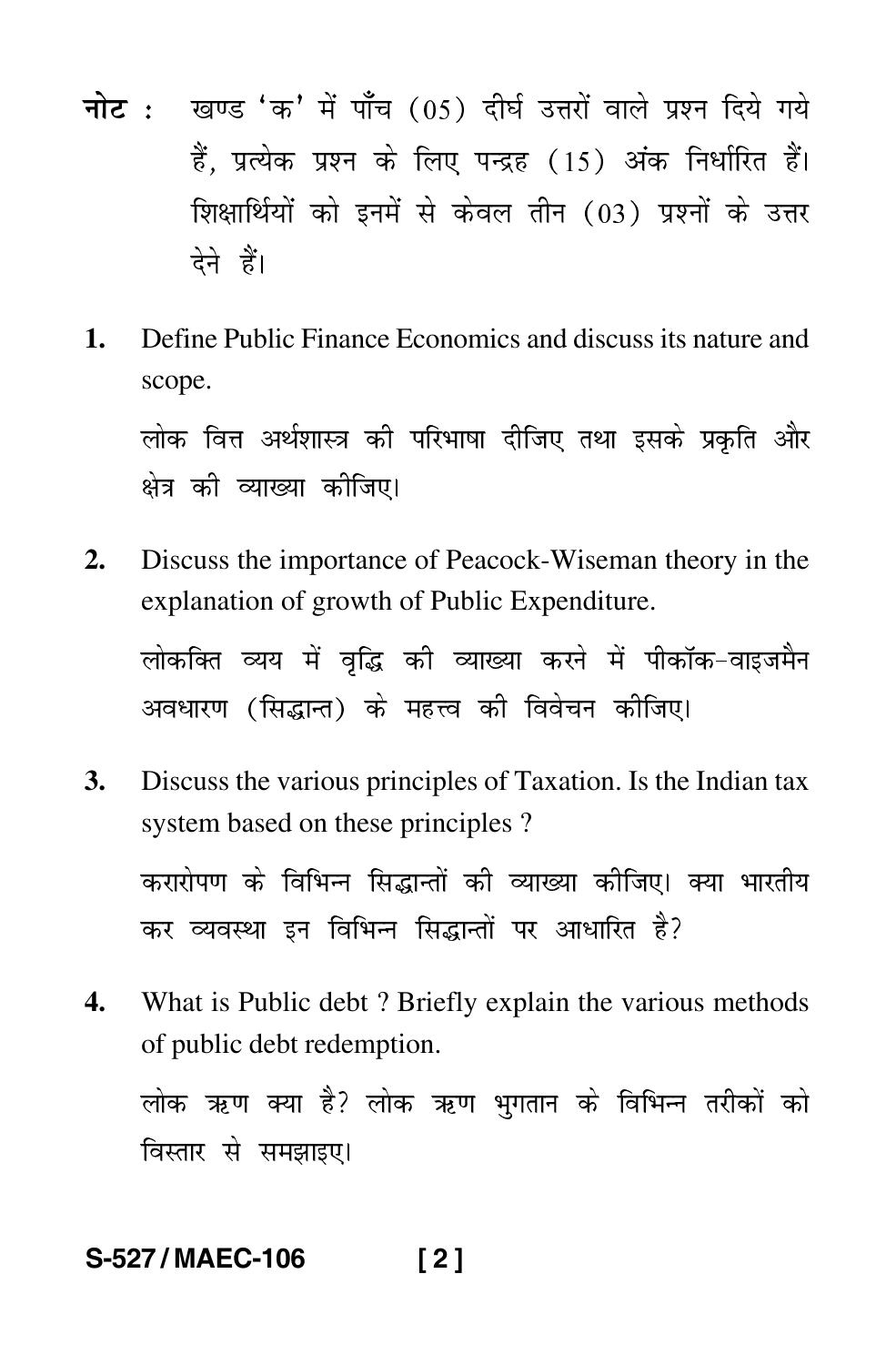**5.** Discuss the existing financial relations between central Government and state Governments in India.

भारत में केन्द्र सरकार आर राज्य सरकारा के बाँच वत्तमान वित्ताय<br>———————————————————— -सम्बन्धा का विवचना का<mark>ा</mark>जए।<br>'

#### **SECTION–B/**

### (Short Answer Type Questions)/(लघु उत्तरों वाले प्रश्न)

**Note :** Section 'B' contains eight (08) short answer type questions of seven (07) marks each. Learners are required to answer any five (05) questions only.

 $(5 \times 7 = 35)$ 

- <mark>नोट</mark> : खण्ड 'ख' में आठ (08) लघु उत्तरों वाले प्रश्न दिये गये हैं, प्रत्येक प्रश्न के लिए सात (07) अंक निर्धारित हैं। शिक्षार्थियों को इनमें से केवल पाँच (05) प्रश्नों के उत्तर देने हैं।
- **1.** Explain the concept of externalities of social goods. सावजानक वस्तुआ का बाह्यताओ का अवधारणा समझाइए।<br>' -
- **2.** Discuss the effects of public expenditure on production and distribution. लाक व्यय के उत्पादन तथा वितरण पर पड़न वाल प्रभावा का<br>e \ ---ाववचना कााजए।<br>'
- **3.** Define 'Tax' and explain its main characteristics. 'कर का पारमाषा पाणए, इसका मुख्य विरागताएँ बताइए।<br>' --

**S-527 / MAEC-106 [ 3 ] [P.T.O.**